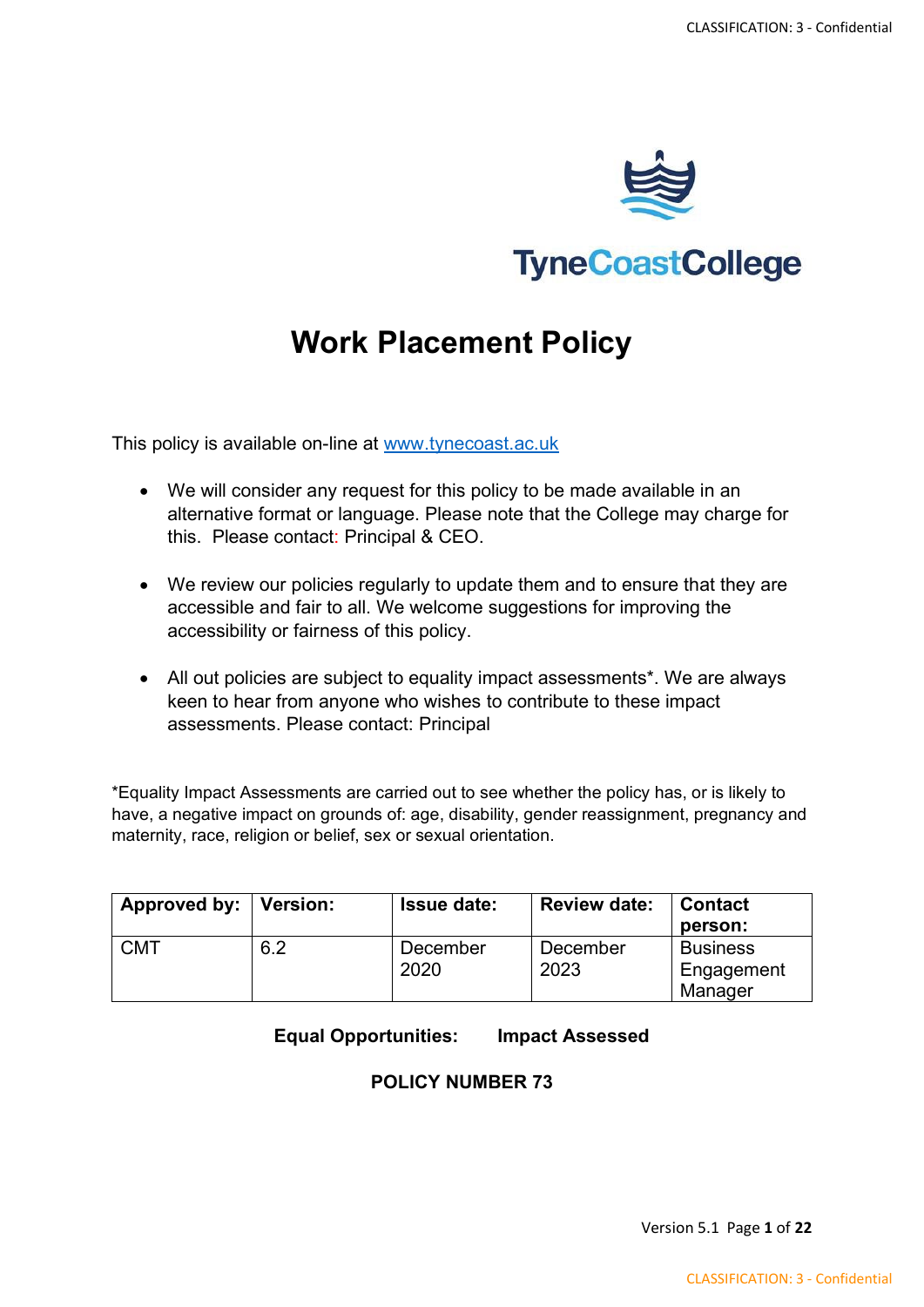# **Contents**

|               |                                                                                                                                                                                                                                                                                                                                                   | Page No.                                          |
|---------------|---------------------------------------------------------------------------------------------------------------------------------------------------------------------------------------------------------------------------------------------------------------------------------------------------------------------------------------------------|---------------------------------------------------|
| $\mathbf 1$ . | <b>Flow Charts</b><br>Full procedure for Work Placements<br>a.<br>Procedure for risk rating employers<br>b.<br>Guide for STC staff accreditation for risk vetting & assessment<br>С.                                                                                                                                                              | 3<br>$\overline{4}$<br>5                          |
| $2_{-}$       | <b>General Procedure Statement</b><br>a. Policy statement<br>b. Scope of the Procedure<br>c. Objectives<br>d. Relevant Legislation and Guidance<br>e. Terminology Used                                                                                                                                                                            | 6<br>6/7<br>$\overline{7}$<br>$\overline{7}$<br>8 |
| 3.            | <b>Roles and Responsibilities</b><br>a. Heads of School<br>(may also be covered by title Head of Department)<br>b. Course Tutor/Lecturer (Work Placement Organiser)<br>c. Health and Safety Manager<br>d. College staff carrying out health and safety assessment/vetting<br>e. Nominated Administration Staff<br>f. Learner<br>g. Support Worker | 8/9<br>9/10<br>10/11<br>11<br>12<br>12<br>12      |
| 4.            | <b>Document and Procedures</b>                                                                                                                                                                                                                                                                                                                    | $13 - 16$                                         |
| 5.            | <b>Communicating with Parents</b>                                                                                                                                                                                                                                                                                                                 | 16                                                |
| 6.            | <b>Placements Abroad and Out of the Area</b>                                                                                                                                                                                                                                                                                                      | 16/17                                             |
| 7.            | <b>Staff Work Placements</b>                                                                                                                                                                                                                                                                                                                      | 17                                                |
| 8.            | <b>Child Protection</b>                                                                                                                                                                                                                                                                                                                           | $17 - 19$                                         |
| 9.            | <b>Prohibitions and Limitations/Restrictions on Work</b>                                                                                                                                                                                                                                                                                          | 19                                                |

#### **Appendices – available on Intranet via 'Work Placement' link**

Appendix 1 - In-House Work Placement Vetting Request Form

Appendix 2 - Work Placement Assessment & Vetting form - Low risk placements

Appendix 3 - Work Placement Assessment & vetting form – medium/high risk placements

Appendix 4 - Learner/College/Employer Work Placement Agreement

Appendix 5 - Learner Work Experience Guidance Record

Appendix 6 - Work Placement assessment and vetting Form Part 2 (included in Appx 5)

Appendix 7 – Work Placement Log

Page | 2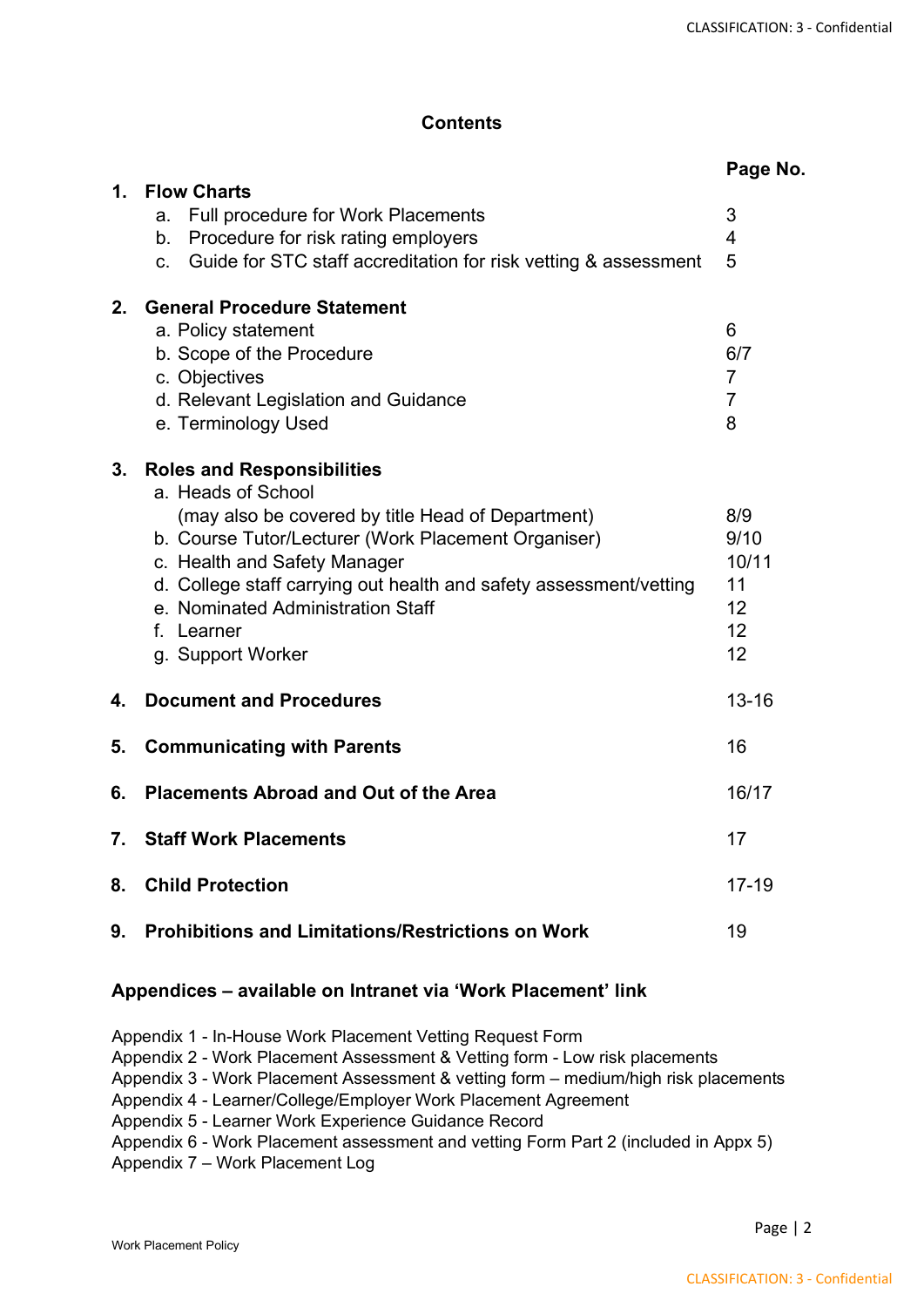## **Full Procedure for Work Placements** (Flowchart 1a)

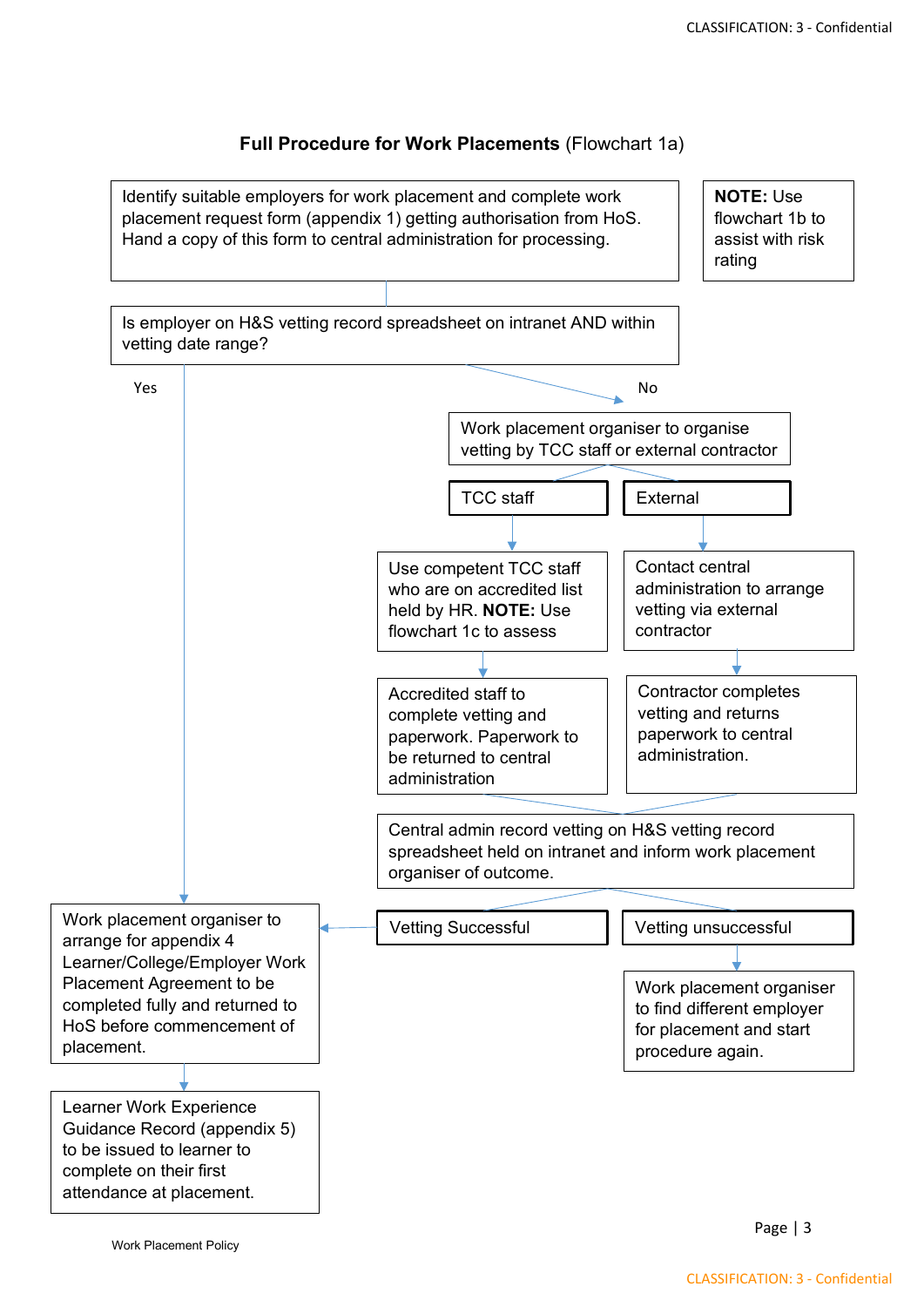

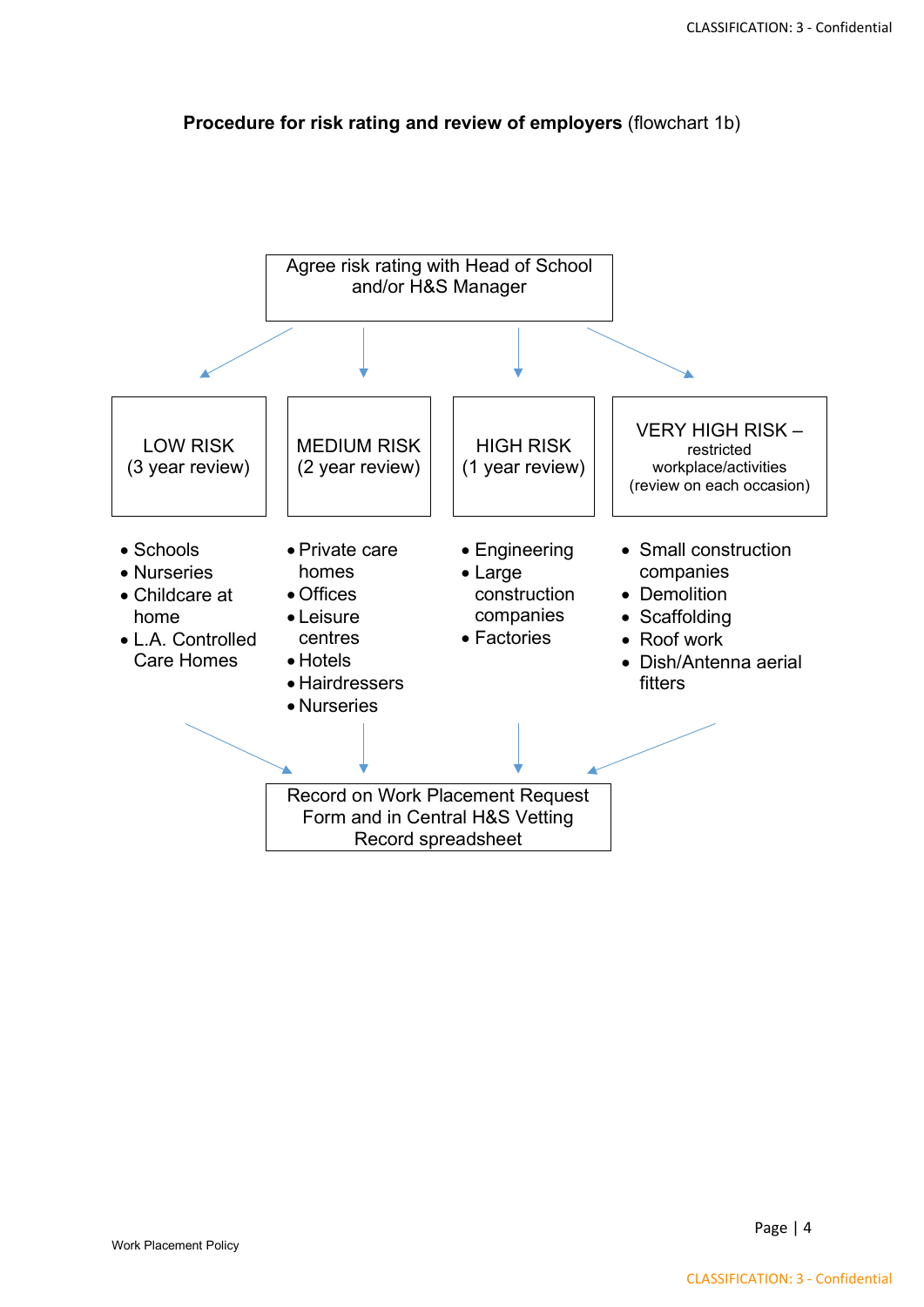**Guide for TCC staff accreditation for risk vetting & assessment** (flowchart 1c)

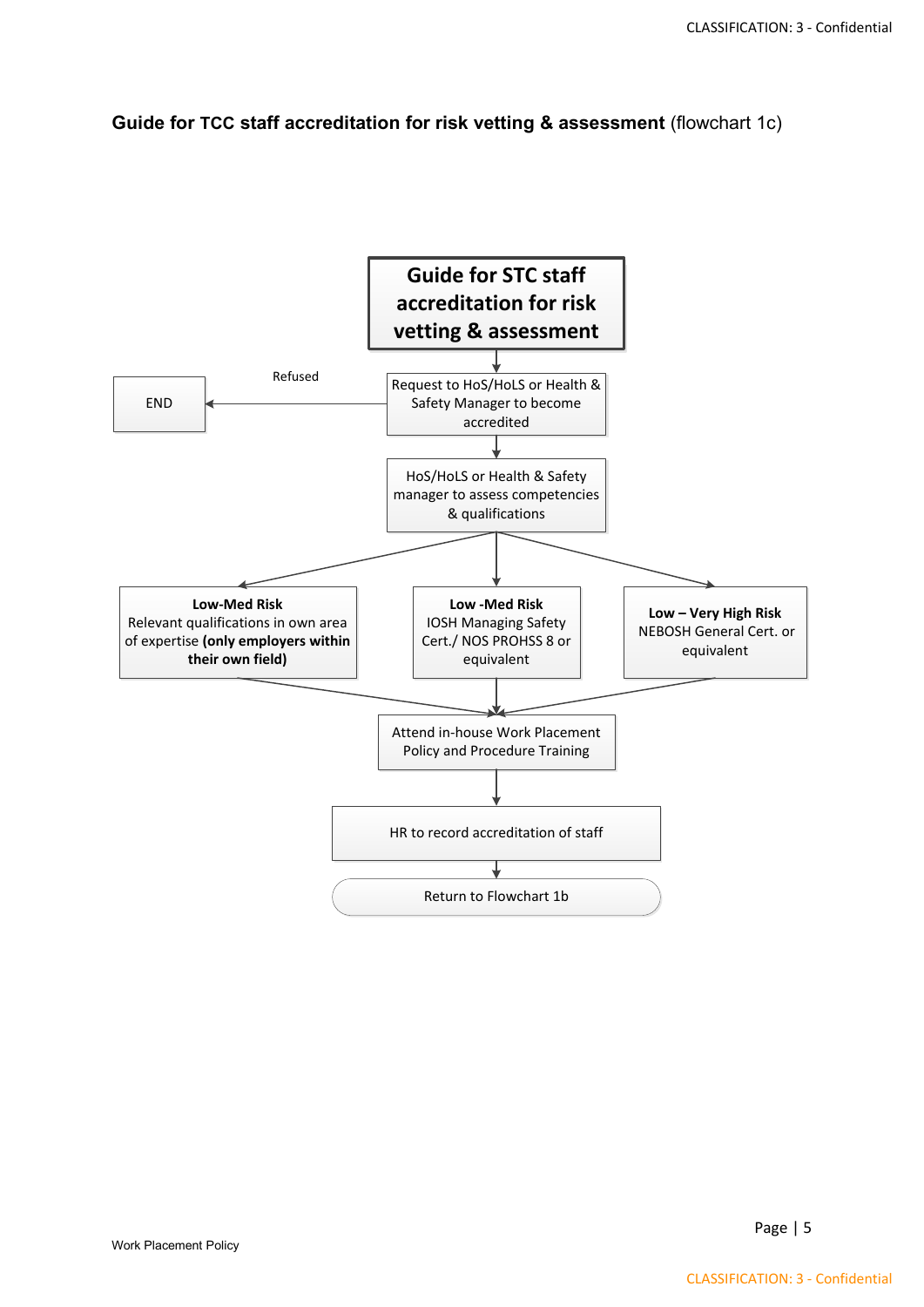#### 1. **Flow Charts**

- a. Full procedure for Work Placements
- b. Procedure for risk rating employers
- c. Guide for STC staff accreditation for risk vetting & assessment

# 2. **General Policy Statement**

#### a. **Policy Statement**

The Health and Safety at Work Act 1974 requires employers to ensure the Health, Safety and Welfare at work of their employees and anyone who may be affected by their activities.

Tyne Coast College recognises and accepts its responsibilities to staff and learners involved with work placements including those learners who find their own work placements. The College will endeavour to ensure that risks arising from work placements are reduced to the lowest level so far as reasonably practicable and comply with current best practice.

# b. **Scope of this Work Placement Policy**

**Included:** This policy and procedure for Work Placements covers **all off site work placements that are organised by staff** of Tyne Coast College (or Career College). These placements can range from short placements at local employers to placements over a longer term, some of which may be out of the area or abroad. NB: - **Self-placement –** College staff identified above have the same duties towards students who find their own placements or are placed within their own family business if it is part of the curriculum requirements.

**Included: Apprentices** where TCC arrange or fill apprenticeship vacancies for employers (i.e. advertise for placement employers and matching them up) and where the employer 'invites' the provider to deliver training or assessment on their site. Note however the duty of care is primarily with the employer.

**Not included:** *Work placements on Tyne Coast College premises* which must follow policies and arrangements as if the placement candidate is an employee. HR department must be aware of all TCC work placements for suitable induction arrangements to be made. If the work placement candidate is under 18 then a specific risk assessment must be conducted in line with The Management of Health and Safety at Work Regulations 1999 (Reg19 – 'protection of young persons')

#### **Not included:** *Work placements that students have organised*

*themselves, receiving advice only* from lecturers / tutors. Where the curriculum does not require work placement as part of an 'organised' event but is deemed additional to the requirements of the programme e.g. similar to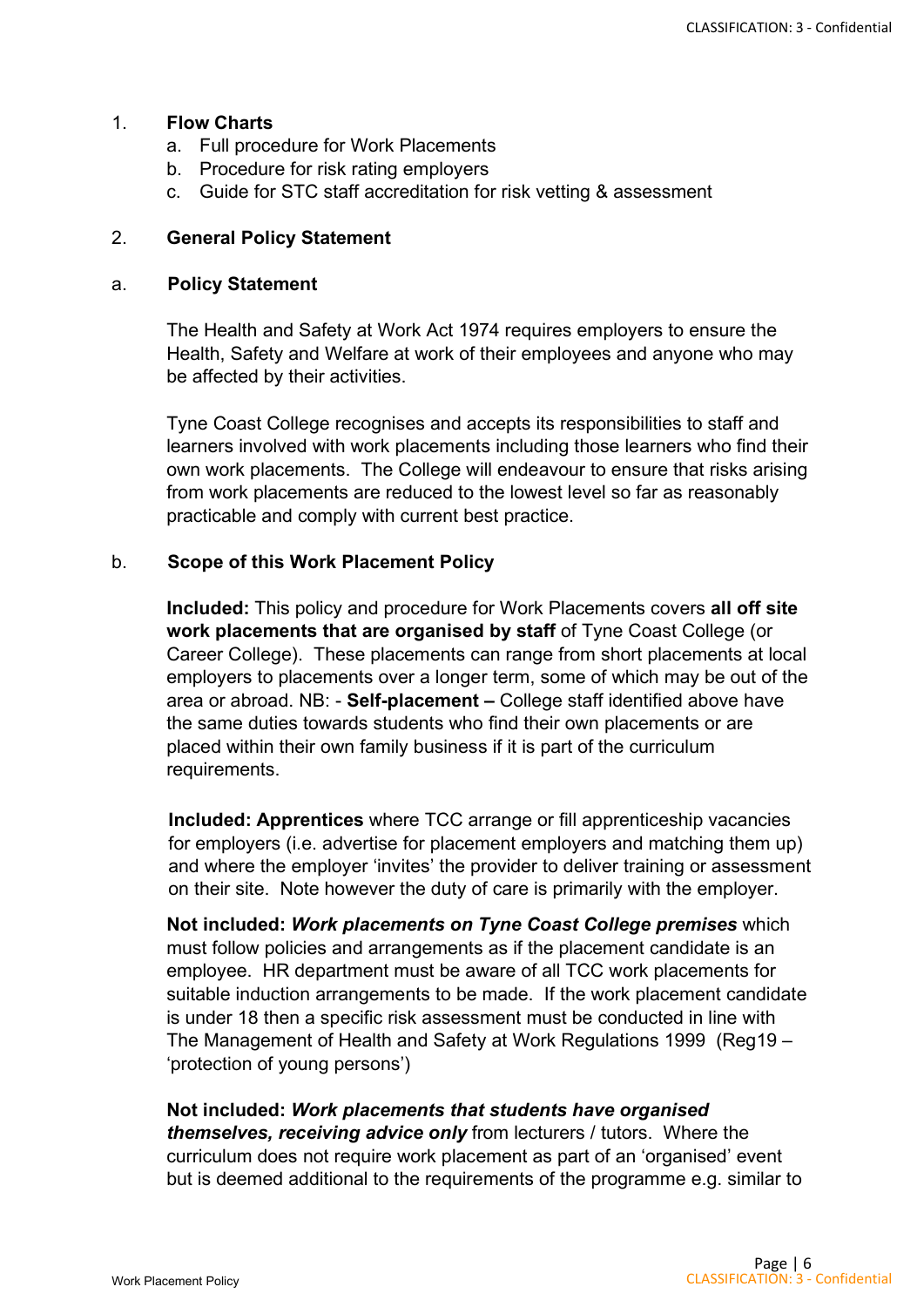advice given to students for say a 'Saturday job' AND the student organises the placement. In those situations the student and their parents will be deemed responsible for vetting employers. Staff giving advice are seen in an **advisory role only** and therefore not responsible for organising the work placement. TCC staff are advised to state this clearly to students and where under 18 directly to the parents or guardians.

**Not included:** *Work placements that through contract have identified an employer or a Work Placement Organiser who have primary responsibility for the placement of the student.* Specific circumstances arise whereby Marine cadets are given placements by their own employers which through contract place no duty on the college to directly arrange those placements.

#### **Third party contracted provision (college partners):**

**Included:** Work placements related to Study Programmes/Traineeships/ Careers college organised on behalf of Tyne Coast College.

**Included:** Third party providers who arrange or fill apprenticeship vacancies for employers (i.e. advertise for placement employers and matching them up). on behalf of Tyne Coast College

N.B: students on these types of programme who go on a work placement must follow this policy/procedure or similar policy/procedure via the partner. It is the responsibility of the partner to arrange vetting of employers' premises at least once and vetting reviews dependent on risk.

**Not Included:** Adult apprentices (>18) who are employed and the employer 'invites' the college partner provider to deliver training on their site.

#### c. **Objectives**

To ensure that learners are placed in a working environment where the associated risks to their health, safety and welfare are suitably controlled and to ensure that the health and safety arrangements for work placements have been adequately vetted and approved.

To provide guidance and support for staff involved with work placements.

#### d. **Relevant Legislation and guidance**

This document has been prepared to comply with legislation and best practice following a review of relevant guidance, including the following.

• HSE guide on Work experience organisers <http://www.hse.gov.uk/youngpeople/workexperience/organiser.htm> date accessed 18/09/13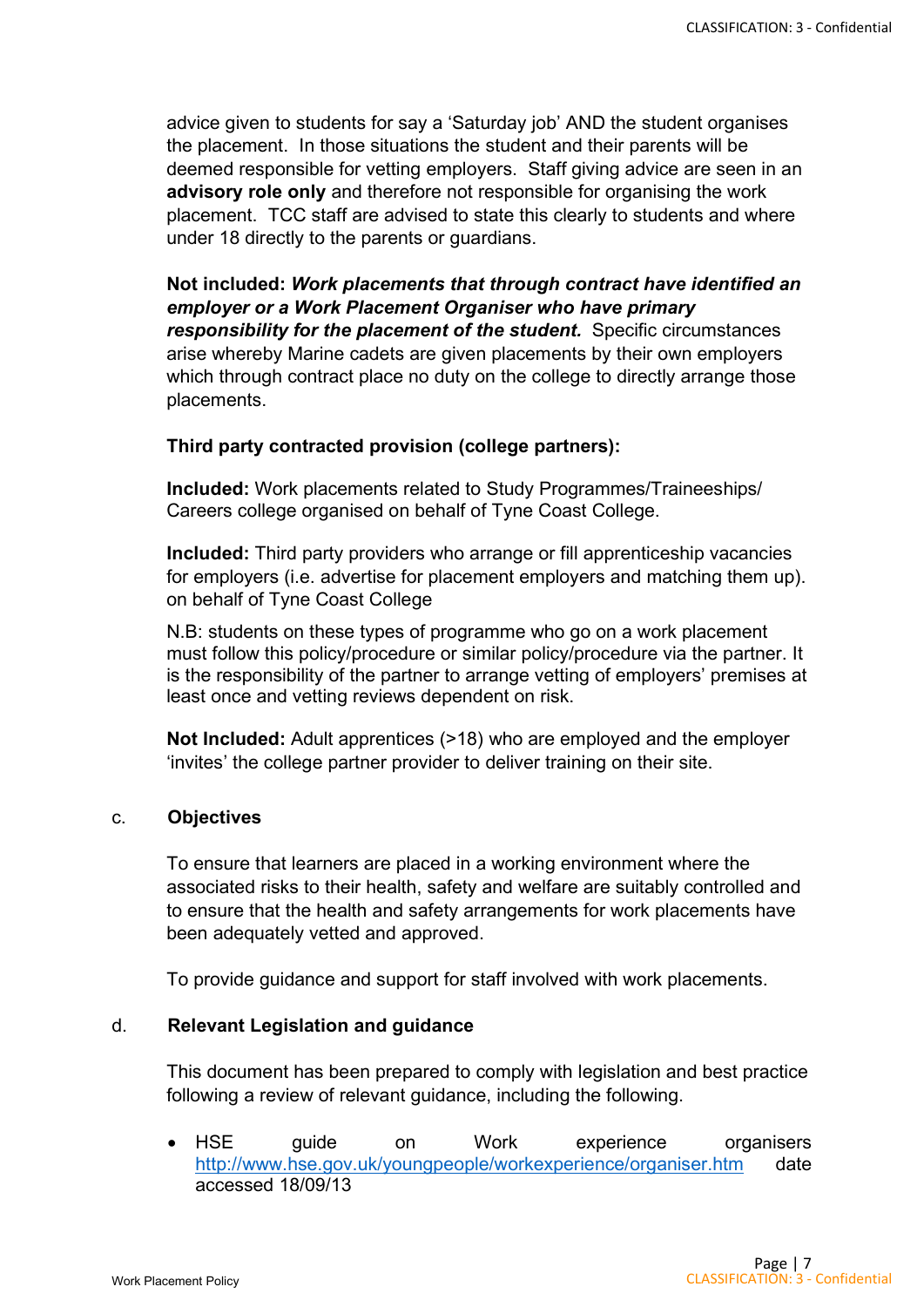- The Right Start Work experience for young people: Health and safety basics for employers. **INDG 364**
- UCEA Health and Safety Guidance for the placement of Higher Education students. **UCEA Aug 09**
- Post-16 work experience as a part of 16 to 19 study programmes and traineeships (DfE 2015)
- HSE Guidance on Apprentices
- 2013 report of work placement DfE-RR298
- Keeping children safe in education DfE guidance

# **Important Guidance Notes**

#### *'…there are very few work activities a student cannot do due to health and safety law.' HSE 2016*

The level of involvement of any organisation in arranging the placement will in part determine what steps they should take. The obligations will be greatest for those further education colleges which operate Apprenticeship Training Agencies or otherwise directly employ apprentices who are then seconded on placement to local businesses or other organisations.

#### **The essential requirements:**

- 1. Know your employer Conduct due diligence of the proposed placement provider. What due diligence is proportionate will depend on a range of factors, but may encompass a site visit and a review of their health and safety history. For instance, have they been in receipt of any Improvement or Prohibition Notices or convictions. Consideration could be given to compiling an approved placement provider list. Undertaking due diligence about providers helps to ensure that any concerns are identified and can be acted on as appropriate.
- 2. Get feedback Where a placement provider is used ensure that feedback is taken from students about their experience. Within this feedback cover matters such as health and safety on site; training and inductions and the provision of suitable personal protective equipment as required. Feedback may help determine immediate changes which can be made to ensure that any placement runs safely, whether a placement should be terminated early or whether a placement provider should not be recommended in future.
- 3. Maintain records Ensure that records for each placement provider are kept up to date and ideally centralised. If different departments of an organisation are using the same placement provider information should be shared between them, especially if there are any concerns.

(Paul Verico Eversheds 2015)

**The employer has the primary responsibility** for the health and safety of students whilst on a work experience placement. Education or training providers must satisfy themselves that an employer has assessed the associated risks to workers under 18 on their premises and has suitable and sufficient risk management arrangements in place. Checks by education or training providers must be kept in proportion with the risk environment. For low risk environments, assurance can be gained through a conversation with the employer. (HSE 2016)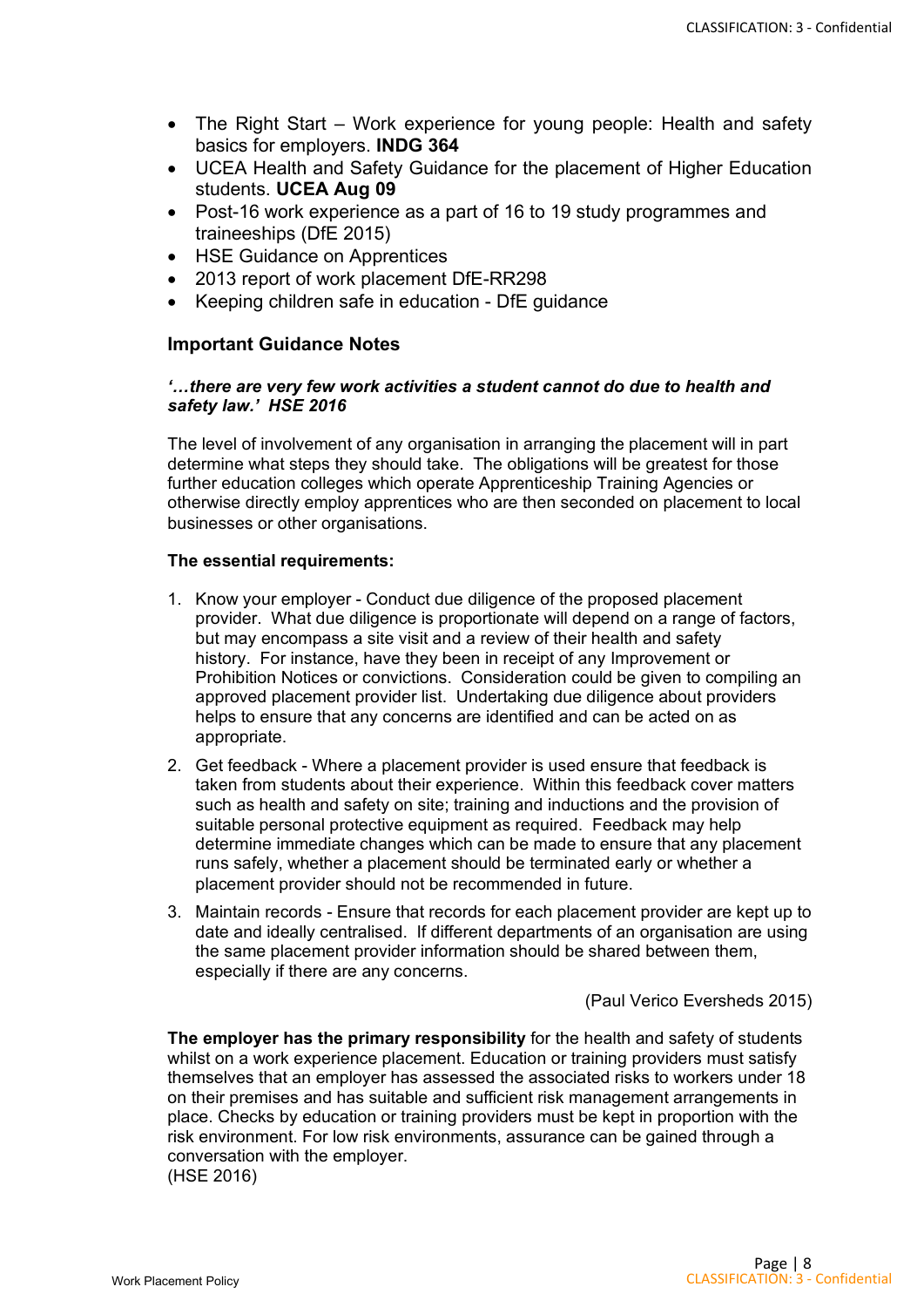NOTE: The duty is primarily with the employer and as long as college/partner staff do not **interfere with activities** of the host employer or present additional hazards as a result of their presence on their premises then no further condition is required to satisfy the duty of care. If however college/partner staff brings to the employers premises equipment or activities which may pose risk then it is essential that permission is gained and a risk assessment has been conducted describing the hazards, risks and suitable controls and that equipment is: a. Suitable for use; b. Maintained; c. Inspected frequently; d. Restricted for use to competent staff; e. Information and instruction available for safe use; f. Conforms to EC requirements; g. Not dangerous; h. suitably controlled.

As part of the government's Red Tape Challenge, ministers have written to employers confirming that the **insurance** industry has committed to treat work experience students as employees so that they will be covered by existing Employers' Liability Compulsory Insurance policies.

If the **voluntary organisation** employs staff, students on work experience placements will be covered by their existing Employers' Liability Compulsory **Insurance** policy. If the voluntary organisation only has Public Liability Insurance, they will need to obtain temporary Employer Liability Compulsory Insurance for the duration of the placement.

(DfE 2015)

#### e. **Terminology used:**

**Work Placement Organiser** – the Course leader, Lecturer, Tutor, PLC or other suitable member of TCC staff who are designated by the Head of School to arrange the work placement of students.

**Work Placement Employer** – the organisation/self-employed person who is willing to take responsibility for the student during the work placement

**Work Placement Assessor –** a member of TCC staff accredited to conduct work placement assessment and vetting of employers premises and activities

#### **3. Roles and Responsibilities**

# a. **Heads of School (HOS)**

The HoS is responsible for ensuring that the work placement policy is fully implemented, that appropriate safety measures are in place and that training needs have been addressed for all learners on work placement. The work placement must be authorised by the HoS for each learner.

Specifically they should ensure:

i. that work placements have a specific objective and are an essential part of the curriculum;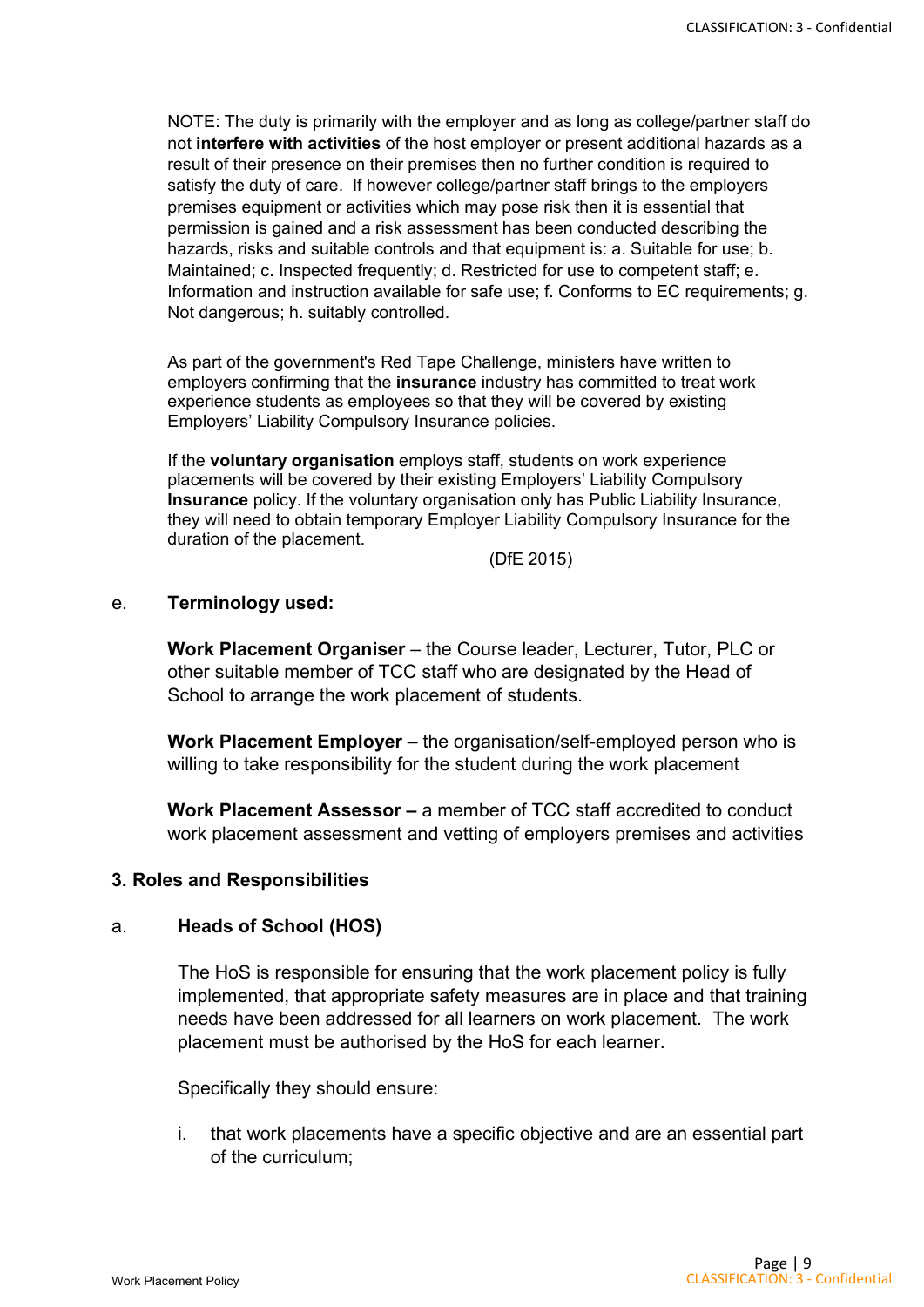# ii. authorise all **Learner/ College/ Employer Work placement Agreements (appendix 4);**

- iii. the work placement complies with regulations and guidelines, including the College's health and safety policy document;
- iv. that appropriate work placement venues are selected and employers are suitable;
- v. the venue and employer has a due diligence review conducted in line with the requirements (using a competent contractor or competent TCC staff and using the STC **Workplace Assessment and Vetting form (see appendix 2 & 3).**
- vi. Also have adequate learner protection procedures in place and that all necessary actions have been completed before the placement begins;
- vii. staff are aware of the work placement policy;
- viii. arrangements have been made for the **medical needs** and special educational needs of any learner as required; (see 'Learner-College-Employer Agreement form' Appendix 4 and 'Learner Placement Guidance record' see appendix 5)
- ix. all paperwork (forms and records) necessary to evidence good practice, register the activity (via 'Work Placement Log' see Appendix 7), college policy and legislative requirements are recorded and filed appropriately within the school/department for ease of referencing;
- x. students should not be asked to work more than a standard eight-hour day.
- xi. Ensure that a purchase order is raised for the use of competent contractors for employer assessment/vetting.

In order to achieve the above it will be essential to liaise with the College Health and Safety Manager/ Lecturer/Work Placement Assessor or Assessment Contractor to ensure that the placement has been assessed adequately prior to the learner attending the placement.

# b. **Course Lecturer/ Work Placement Organiser**

The course Work Placement Organiser should have overall responsibility for the organisation and conduct of the placement and should have regard to the training needs of the learner. They should: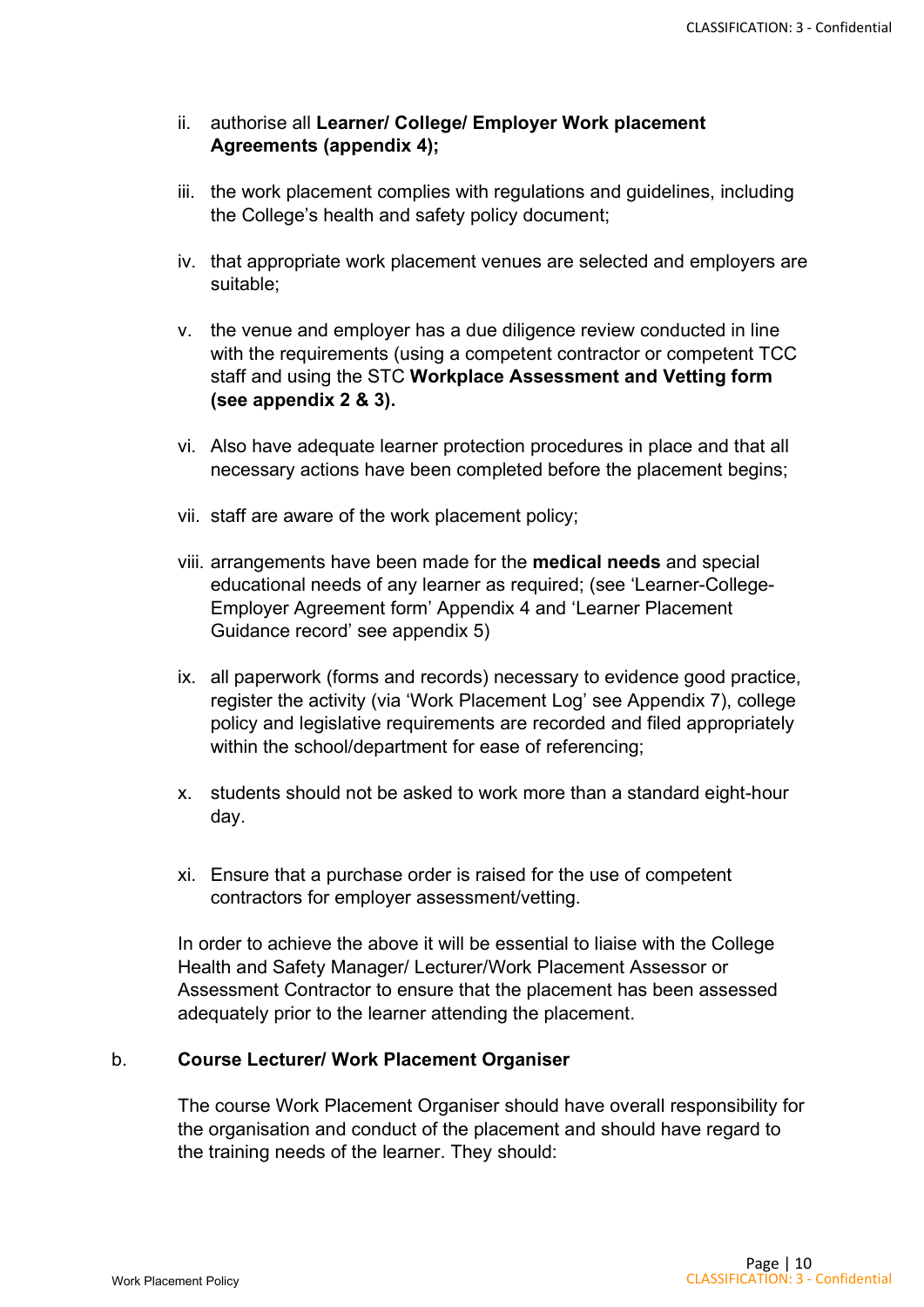- i. Identify curriculum objectives and work placement need;
- ii. Identify suitable employers for work placement ensuring the employer is on approved Health and Safety Vetting Record spreadsheet on intranet;
- iii. Using the Work Placement Request form (appendix 1) obtain the HoS prior agreement for suitability before any off-site work placement takes place ensuring that the HoS is fully aware of what the proposed work placement involves;
- iv. ensure the completion of the **learner/ college/ employer agreement form (appendix 4)** ensuring that the learner is fully aware of what the proposed work placement involves;
- v. ensure that the **learner/ college/ employer Work placement agreement form (appendix 4)** is submitted to the HoS for authorisation where possible at least one month prior to the work placement start date;
- vi. ensure that College staff who is conducting health and safety assessments/vetting is competent to do so. If not then an appropriate competent assessment contractor must be used. All staff must be accredited by the Health and Safety Manager and records kept by HR dept. (see flow chart 1c);
- vii. where a competent assessment contractor is being used then the contractors procedure for requests must be followed;
- viii. ensure learners are suitably instructed in their health and safety responsibilities prior to placement. Staff should use any appropriate guidance indicators relevant to their specific industry, **the Work Placement Log (Appendix 7)** and the **Learner work placement guidance record (Appendix 5);**
- ix. organise and complete the planning and preparation of the placement including timetabling to adhere to funding agreements and the briefing of learners and parents where appropriate;
- x. at the request of the HoS or Health and Safety Manager to stop the placement if the risk to the health and safety of the learner is unacceptable;
- xi. Ensure that a follow up discussion with learner takes place within 4 weeks of placement commencing, to review learner safety;
- i. ensure that any accidents or incidents involving the student on work placement are adequately investigated, and ensure they are reported to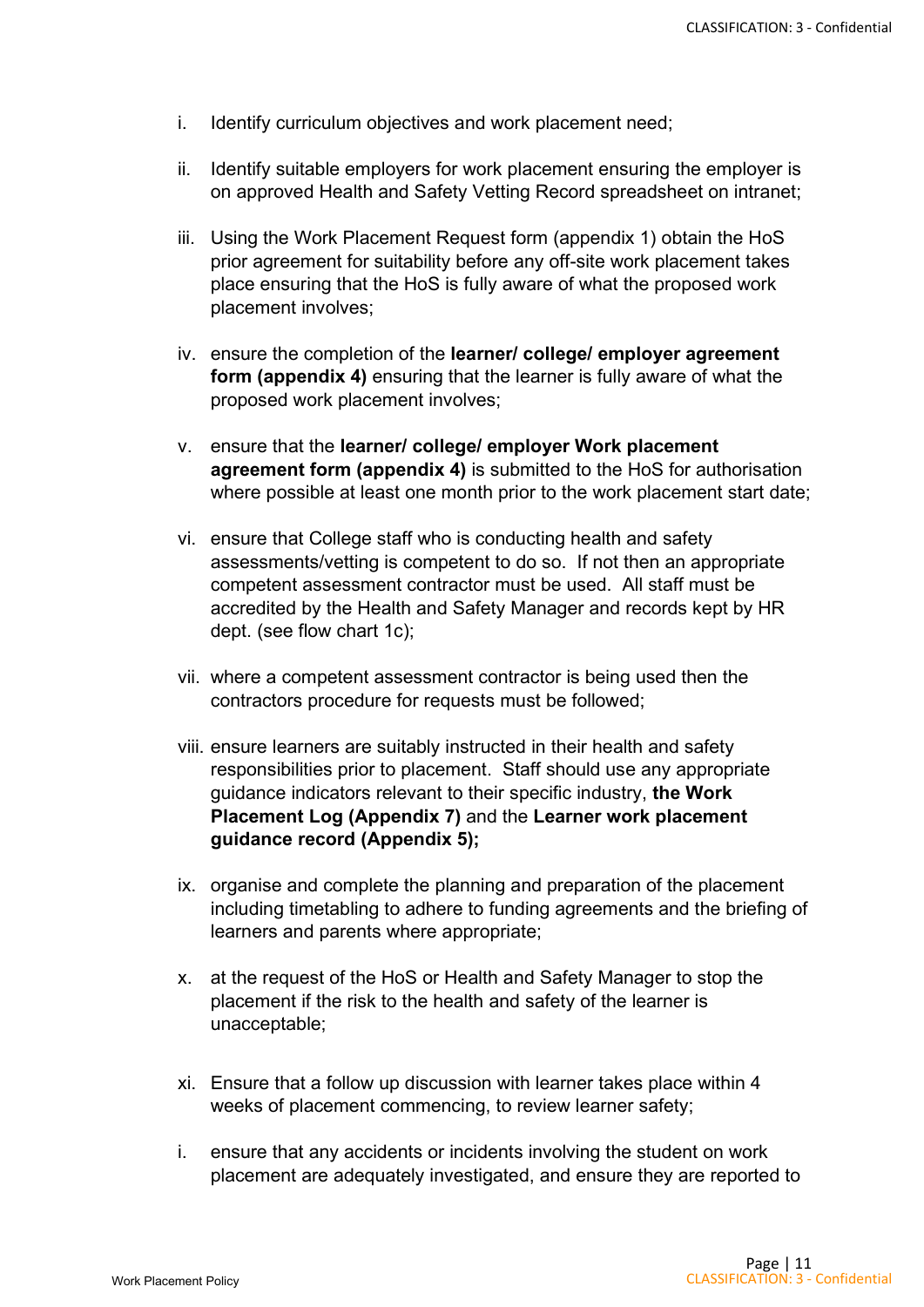the Health and Safety Manager as soon as possible. (using college accident report form AR1);

#### c. **Health and Safety Manager**

The Health and Safety Manager has overall responsibility to ensure that the College policy on work placements is current and up to date. The Health and Safety Manager must:

- i. Ensure all college staff Work Placement Assessors, agency staff and contractors used for assessment and vetting are competent to conduct the work and are aware of their role and responsibilities;
- ii. liaise with college staff Work Placement Assessors & contractors conducting assessments to ensure that documentation is being completed and submitted within the time scales required;
- iii. ensure the Health and Safety Vetting Record spreadsheet on the intranet is kept up to date and reviewed;
- iv. report any RIDDOR reportable accidents to students on work placement, see [www.hse.gov.uk/services/education](http://www.hse.gov.uk/services/education)

The Health and Safety Manager can be contacted by: Telephone on 0191 4273500 ext. 3535 or in an emergency 3999

#### d. **College staff carrying out health and safety assessment/vetting**

College staff that has responsibility for the assessment of College placements should ensure:

- i. they are suitably qualified and experienced to carry out assessments in the relevant area, and have been authorised to conduct assessments by their HoS or Health and Safety Manager; (see flow chart 1c)
	- records of accreditation and their Qualifications must be held with Human Resources Dept.
	- All accredited staff must receive training on this Work Placement procedure.
- ii. health and safety assessment on work placements is carried out on all placements prior to the placement taking place using either **Work Placement Low Risk Vetting Form** (see appendix 2) or **Work Placement Assessment and Vetting Form** (see appendix 3);
- iii. the course tutor/lecturer is informed of the outcome of the assessment prior to the placement taking place;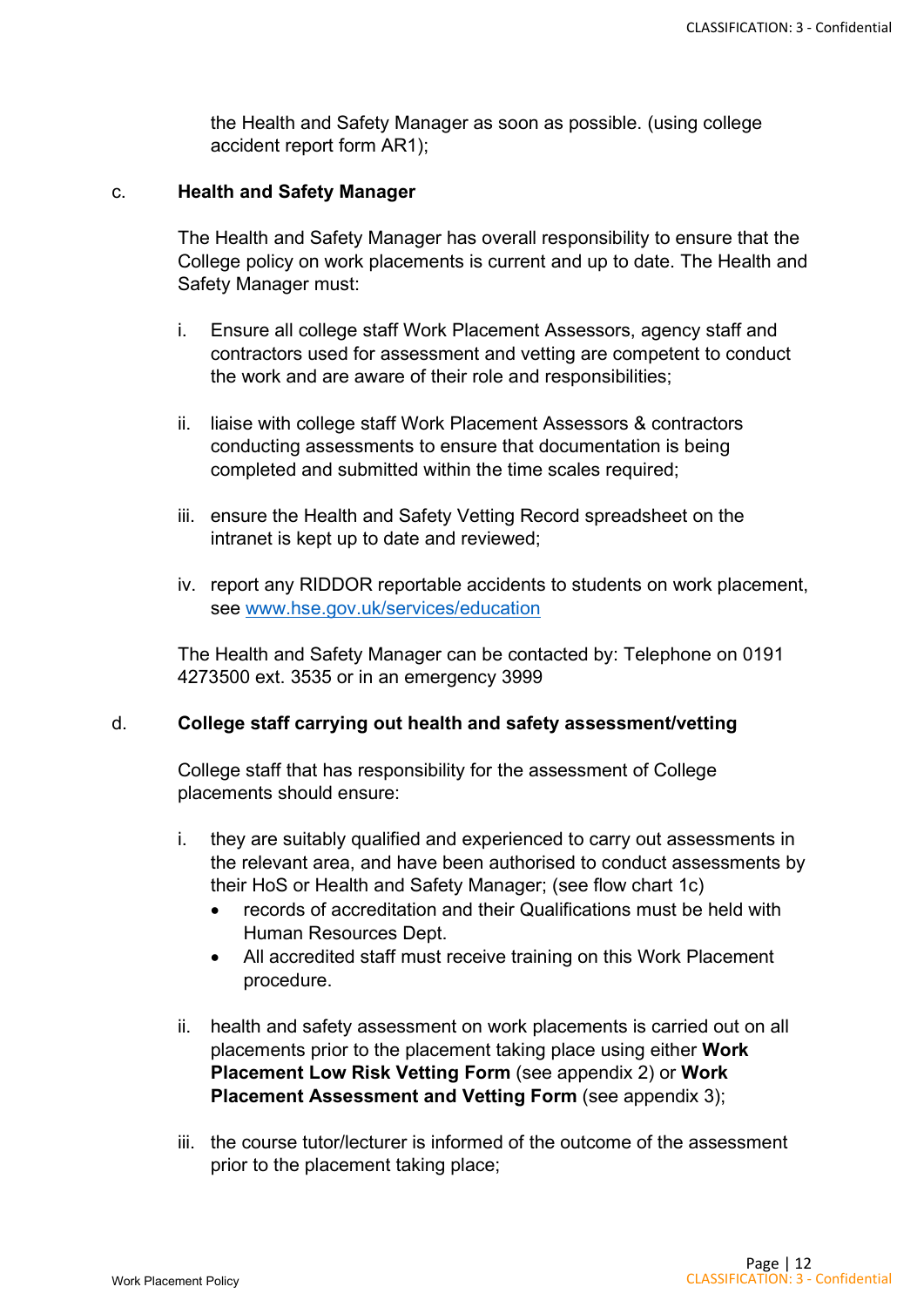- iv. Central Administration is informed to update the Health and Safety Vetting Record spreadsheet with the outcome of the assessment;
- v. the health, safety and welfare of learners on work placement is acceptable and that the placement provider has suitable systems in place for the Management of health and safety;
- vi. the placement provider has suitably assessed the risks to learners on placement;
- vii. that the placement will not be allowed to go ahead if the health, safety and welfare of the learner gives grounds for concern;
- viii. that a copy of the completed work placement assessment and vetting form can be made available when required;
- ix. that the HoS and Health and Safety Manager is informed where the College policy is not being adhered to with regard to the submission of documentation, or the suitability of placements;

#### e. **Nominated Administration staff**

Nominated Administration staff must;

- i. Ensure appropriate records of employers' assessments are stored securely on the **Health and Safety Vetting Record spreadsheet** and that is kept up to date, reviewed and available for audit where required;
- ii. Ensure that a purchase order for competent contractor is raised, and approved by HoS
- iii. Record register using activity log in Work Placement Log (Appendix 5) or similar register sheet.

#### f. **Learner**

Learners must:

- i. understand the necessity for health and safety controls in the workplace;
- ii. understand that their safety and that of others when on placement is their responsibility;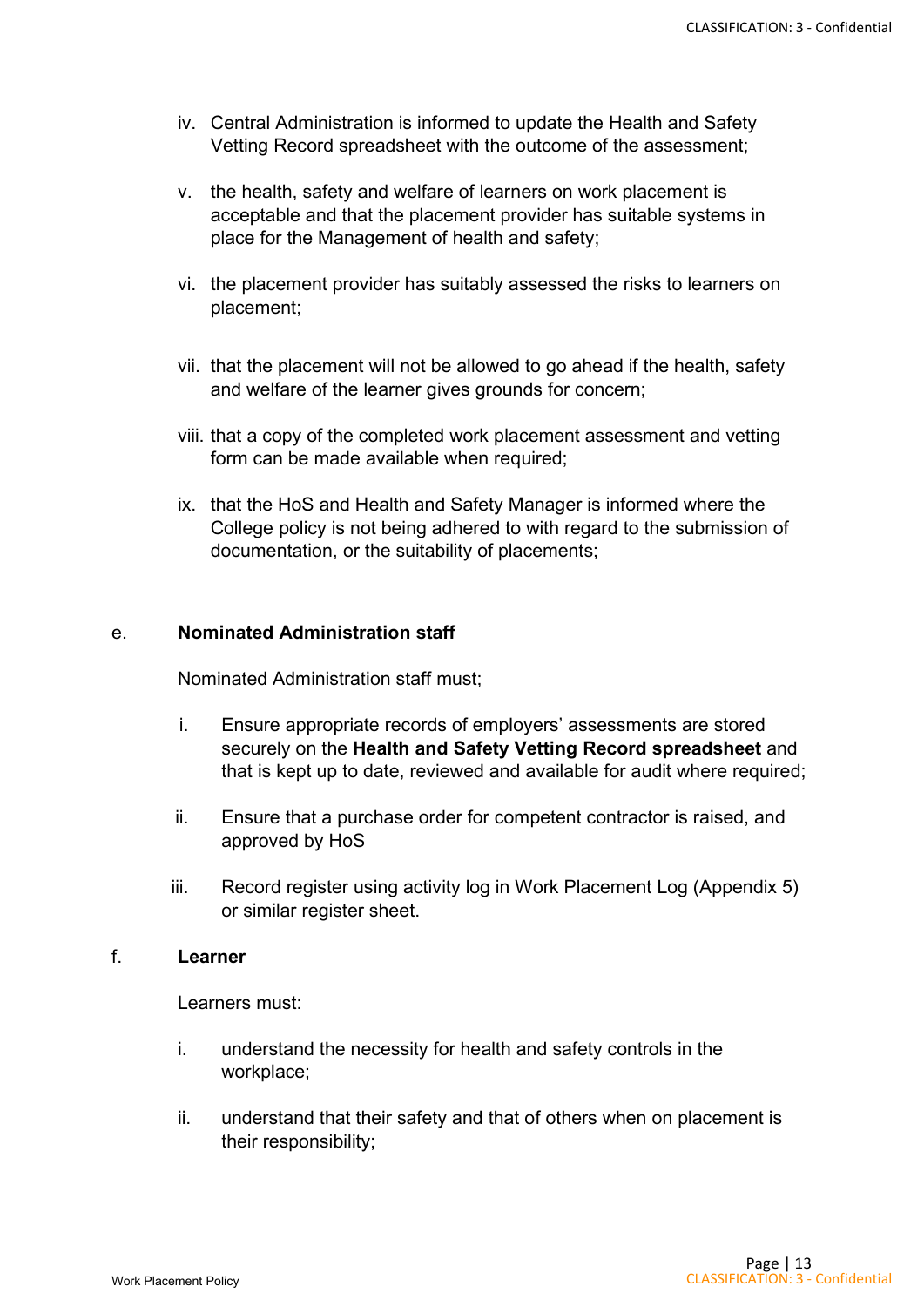- iii. ensure you receive an induction from the work placement provider where they will provide you with all the information you need; you must follow all rules and policies;
- iv. Learners are required to sign the **Learner/ College/ Employer Work placement Agreement** (Appendix 4) to agree to the above, complete all other records required including **Work Placement Guidance Record** (Appendix 5) which includes **Workplace ass and Vetting form Part 2** (Appendix 6) and **Work Placement Log** (Appendix 7)

Any learners whose behaviour may be considered to be a danger to themselves or to other employees may be stopped from attending the work placement.

#### g. **Support worker:**

Support worker must:

- i. ensure a risk assessment is complete which includes their interaction with the employers' premises, activities and student;
- ii. ensure that control measures defined are appropriate for both themselves and for their learner;
- iii. ensure they receive an induction to the employers' premises and activities and follow all rules and policies.

Support workers are required to sign the Learner/ College/ Employer Work placement Agreement (Appendix 4) to agree to the above. Support workers are to be seen by the Employer as a work placement student for insurance purposes and the 'Employer Agreement' requires the Employer to accept responsibility for the Support Worker in the same manner as the Learner.

## 3. **Documents and Procedures**

#### **3.1 Introduction**

Before a work placement can be considered there must be a curriculum objective or/and work placement need. Funding agreements may decide the work placement specification and thus placement must be planned, organized and timetabled to adhere to funding agreements within study programmes.

The work placement organiser will identify suitable employers for work placement. Where a student has a proposal it is still incumbent on the tutor as the work placement organiser to ensure suitability. This can be done by checking if the employer is on approved list on the **Health and Safety Vetting**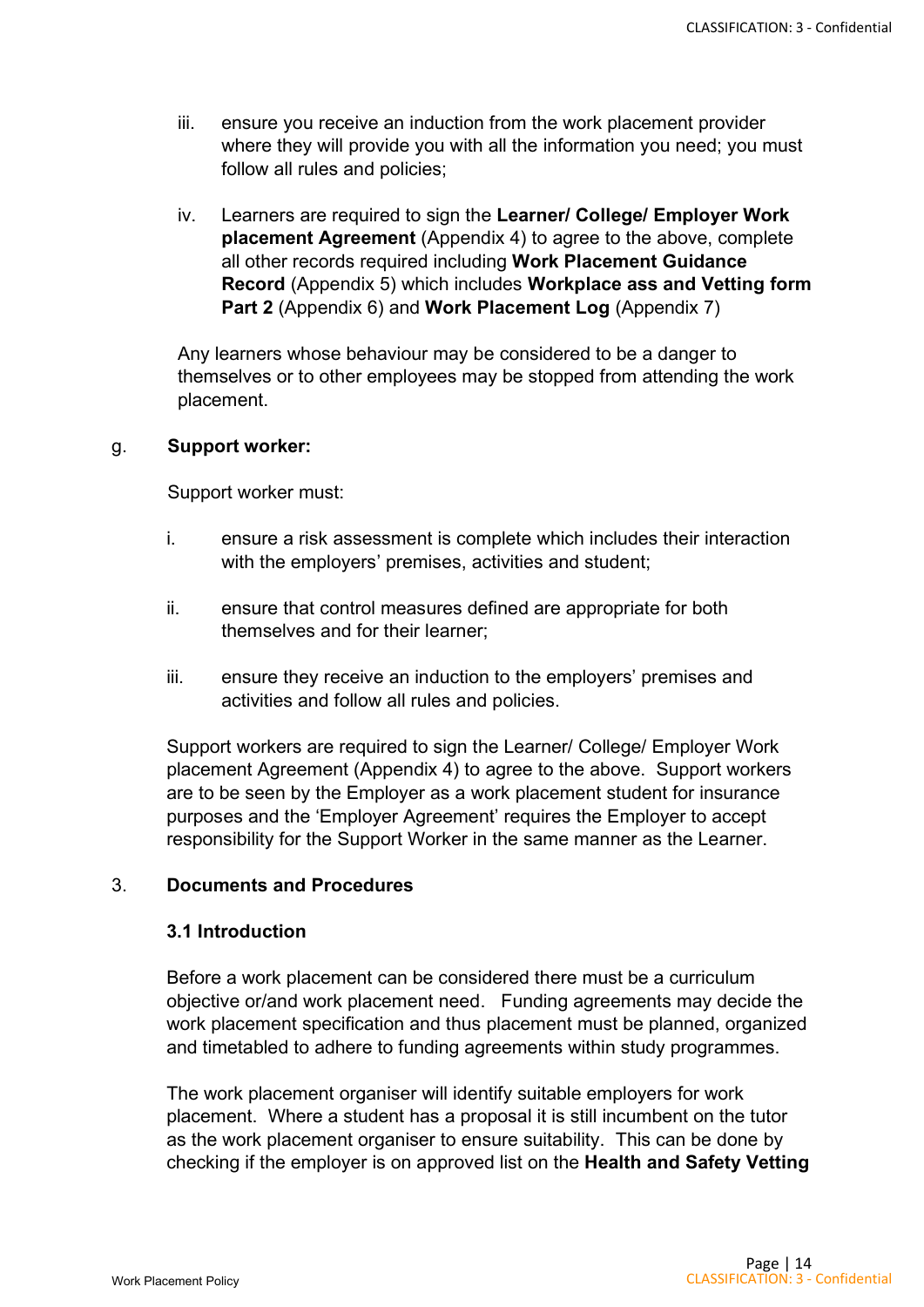**Record spreadsheet**. Suitability of the work placement must be discussed first with the HoS or where required the Health & Safety Manager.

## **3.2 Employer pre-assessment visit to determine suitability**

This may be required to collect information on the business activity and employer willingness to take work placement students.

A written record of the arrangements for a placement should be produced to:

- clarify and agree respective roles;
- reduce the potential for misunderstandings, particularly about health and safety responsibilities;
- explain how the learner's work will be planned:
- set out how learners will be instructed and trained before the work starts;
- identify the supervisor and specify the arrangements for supervision.

Work placement organiser to arrange completion of

**Learner/College/Employer Work placement Agreement** (Appendix 4). This form is to be completed by the work placement organiser for ALL learners who are to go on work placement. The form is to be completed and forwarded to the HoS where possible one month prior to the start date of the placement. The Construction industry is identified as high risk and therefore a specific **Learner/College/Employer Work placement Agreement** (Apprendix 4a) should be completed and signed. This identifies specific restricted activities that may arise on construction sites and therefore must be identified as prohibited as such by the Learner/College Employer.

The form also contains a medical questionnaire, which must be completed in all cases. Where this form identifies a medical condition or a disability the tutor/lecturer should discuss any support that may be needed with the Learner. The learner will also need to sign the agreement prior to the form being submitted to the HoS for authorisation. If this form is not submitted in sufficient time the placement may not be assessed and the placement cannot go ahead.

Once agreement has been made to accept the employer as a suitable work placement venue it should be added to the approved Health and Safety Vetting Record held by central administration and given a risk rating. **See Flowchart 1b for risk rating employers.**

## **3.3 Risk Ratings**

The HoS (or the Health & Safety Manager) will make a judgment of the risk rating of the placement, and each placement will be nominated as Low,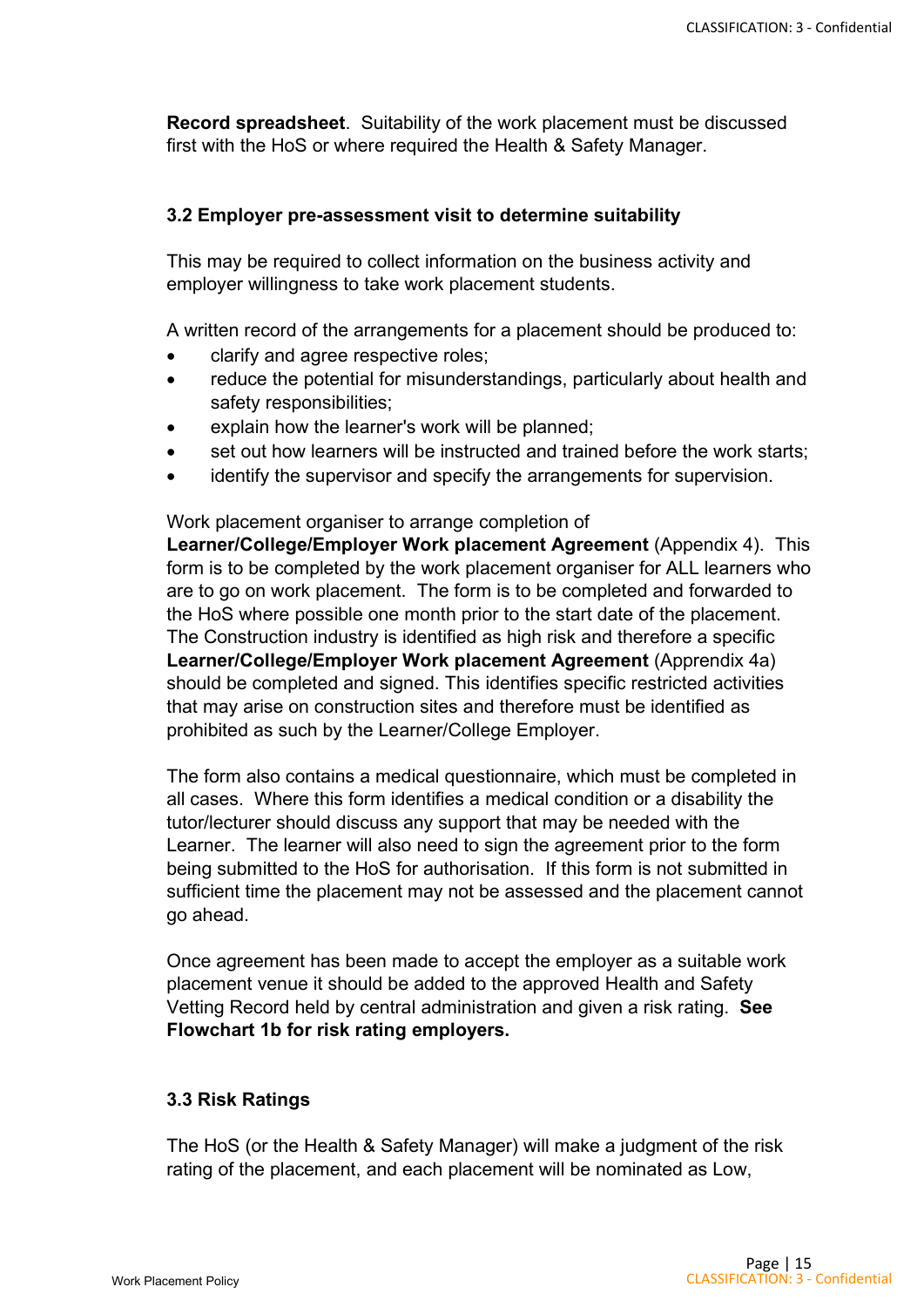Medium, High or Very High risk. This decision will be made on a number of factors, such as:

The flowchart 1b procedure for Risk Rating Employers;

- i. the nature/type of business of the employer;
- ii. the type of work undertaken by the learner, e.g. construction work would be high or very high risk, whereas purely administrative work would be a low risk;
- iii. the past history of the placement provider, and the placement provider's reputation;
- iv. feedback from learners, course tutors/lecturers, and previous assessments;
- v. the time period since any previous assessment.

This list is not exhaustive and other factors may be taken into account. The risk rating will determine the review period for placements. The guidelines for the risk ratings of placement providers are listed below:

*Low Risk* – (re-visit period – 3 years) Schools, Nurseries, Childcare at home, L.A. Controlled Care homes;

*Medium Risk* – (re-visit period – 2 years) Private Care homes, Offices, Leisure centres, Hotels, Hairdressers;

*High Risk* – (re-visit period – 1 year) Engineering, Large Construction companies, Factories;

*Very High Risk* - (Review on each occasion) restricted workplace/ activities small Construction companies, Demolition, Scaffolding, Roof work, Dish/Antenna Aerial fitters.

Any placements involving hazardous machinery or substances are always categorised as High or Very High Risk.

The Health & Safety Manager may determine that placements need to be recategorised depending upon the risk factors present. A placement's category can be reviewed at any time.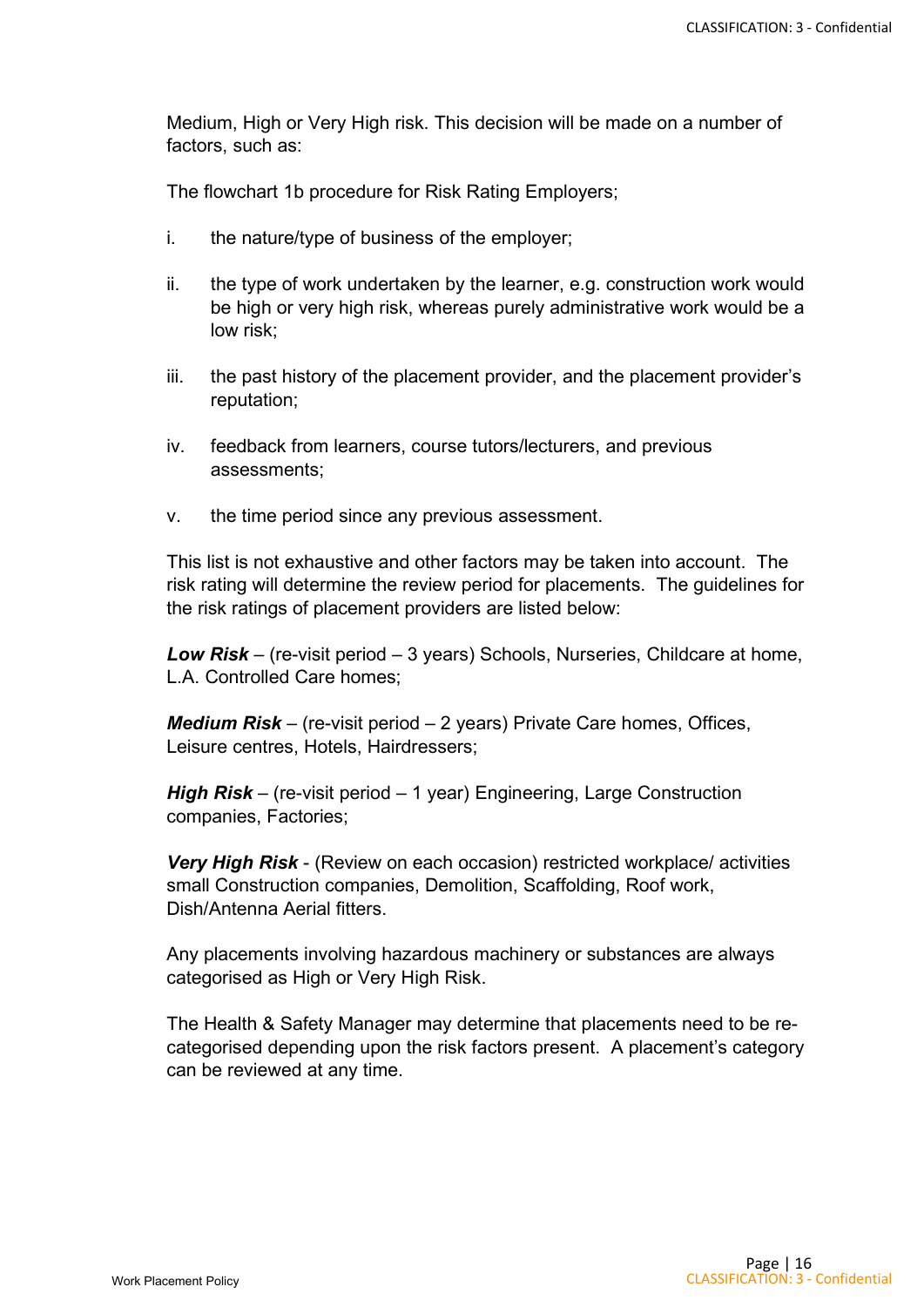#### **3.4 Work Placement Vetting**

It is policy that Work Placement Employers will be vetted in all cases at least once and prior to any work placement visit by college students, unless it is commonly known to be a well-established employer with a high reputation for health and safety and a member of CMT authorises this. (This should be the exception rather than the rule).

Work placement organiser to arrange vetting of employers systems and premises. If employer been assessed within agreed timeframe prior to start of work placement then there is no need to reassess unless it a Very High Risk employer.

The organiser is to agree with HoS the vetting of employer. Choosing staff to complete the work placement vetting must be determined on availability and competence. It is recommended that a minimum of two weeks' notice should be given to staff before vetting is conducted. HoS to use guide for **TCC staff accreditation for risk vetting & assessment (flowchart 1c)** to determine competence of college staff.

Where competent staff within college are not available then a competent contractor must be used ensuring that there is a purchase order in place first, this can be checked with Central Administration. The competent contractor must complete **TCC Work Placement Low Risk Vetting form** (Appendix 2), **Work Placement Assessment and Vetting form** (Appendix 2 & 3) or appropriate similar vetting form agreed by the Health & Safety Manager & return to the work placement organiser. The work placement organiser must ensure that the information is documented appropriately on the **Health and Safety Vetting Record spreadsheet.**

**Work Placement Low Risk Vetting form** (Appendix 2) - Where the work placement is low risk a visit may be deemed not essential by the HoS /Health and Safety Manager and the 'Work Placement Low Risk Vetting form' may be complete from a telephone or post assessment. Low risk placements will be dealt with by means of an initial telephone call to the placement provider.

**Re-Assessment Visits -** A visit will be required for all employers above low risk level based upon the agreed criteria set out in **Procedure for risk rating and review of employers** (flowchart 1b). However, depending upon the location of the employer assessment may be undertaken by telephone/post In these instances the provider must be able to answer all questions specified on **Work Placement Assessment and Vetting form** (Appendix 2 & 3) fully, and appear to have an understanding of their responsibilities under the Health and Safety at Work Act and the Management of Health and Safety at Work Regulations. However if any doubt exists the Health and Safety Manager will request a visit and a full vetting will be carried out on site.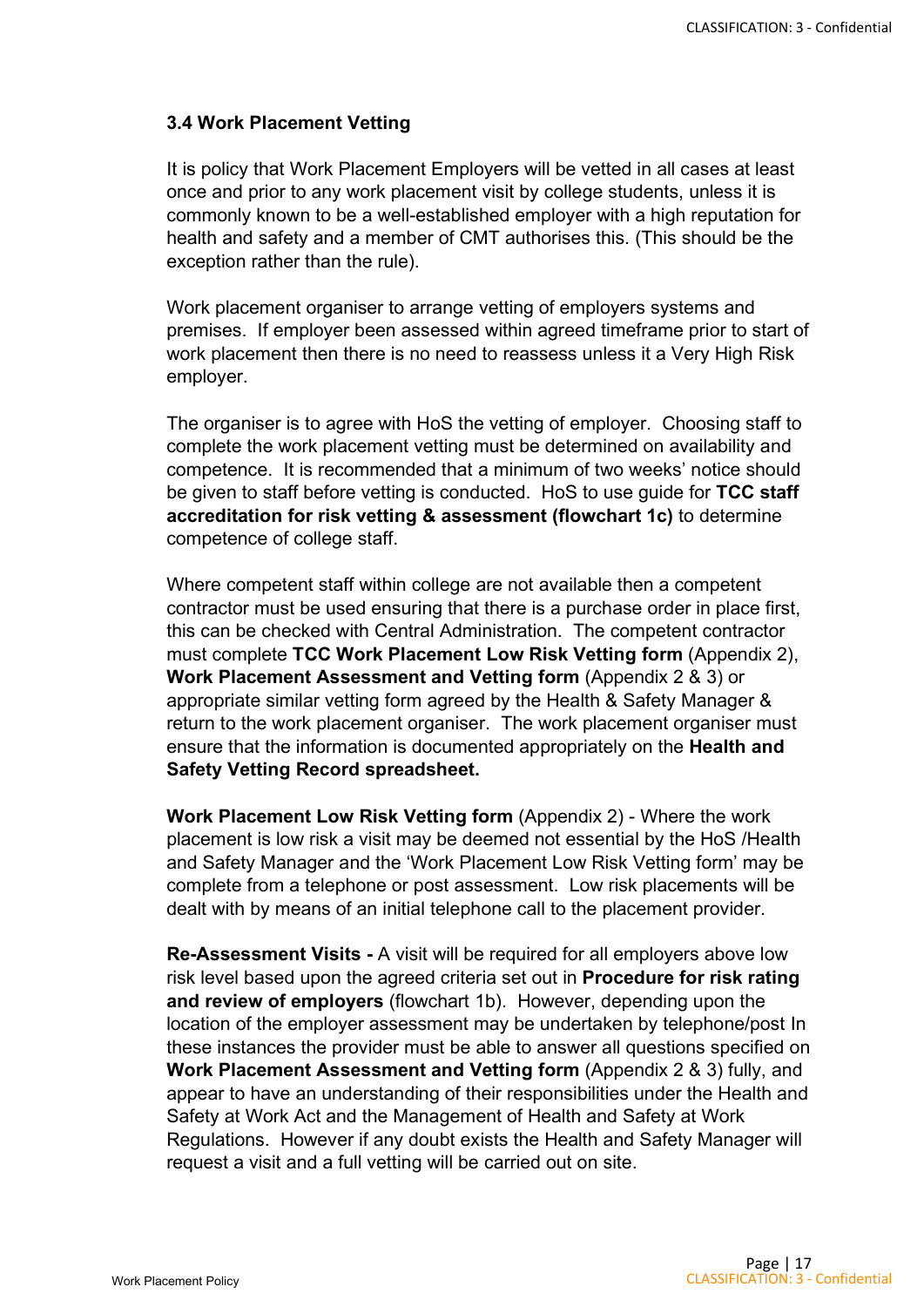**Work Placement Assessment and Vetting form** (Appendix 2 & 3) - College staff that is suitably qualified and competent will complete this form for all work placement locations identified. Where there is no college staff available or competent to conduct health and safety assessment then a competent contractor will be employed to carry out the assessment on the College's behalf. Appropriate records to be kept on the **Health and Safety Vetting Record spreadsheet**

The work placement vetting will provide information to the work placement organiser and the HoS to judge whether the work placement should go ahead. If the HoS authorises then work placement can go ahead.

#### **3.5 Records of Work Placement**

The following records are to be completed during the work placement:

- Work Placement Guidance Record (Appendix 5)
- Workplace ass and Vetting form Part 2 (Appendix 6) incl. in App 5
- Work Placement Log (Appendix 7)

These documents are to be issued to, and completed by students while on the visit and assessed by the work placement organiser.

Register records included in the Work Placement Log (Appendix 7) must be processed via the 'MIS Registers dept.'

# 4. **Communicating with Parents**

Where a learner is under 18 years old the parents should be informed in writing of any work placement and written consent for the placement obtained. The only exception to this is where the placement is a regular part of the school curriculum which parents have already provided written consent. Seeking annual consent for such routine placements may be appropriate, however annual consent can only be provided for routine placements of a similar nature. The parents should also be informed of any significant risks that the learner is likely to encounter whilst on the placement, and the control measures that are in place to minimize or eliminate the risks. These risks will be identified by College staff/contractor during the assessment procedure and the course tutors/lecturers will be informed of these risks, they in turn must inform the parent of the learner.

If work placement is outside of the scope of this policy (see section 2b) staff should ensure effective communication on any advice given to parents/Guardians of students under 18 years of age or vulnerable adults.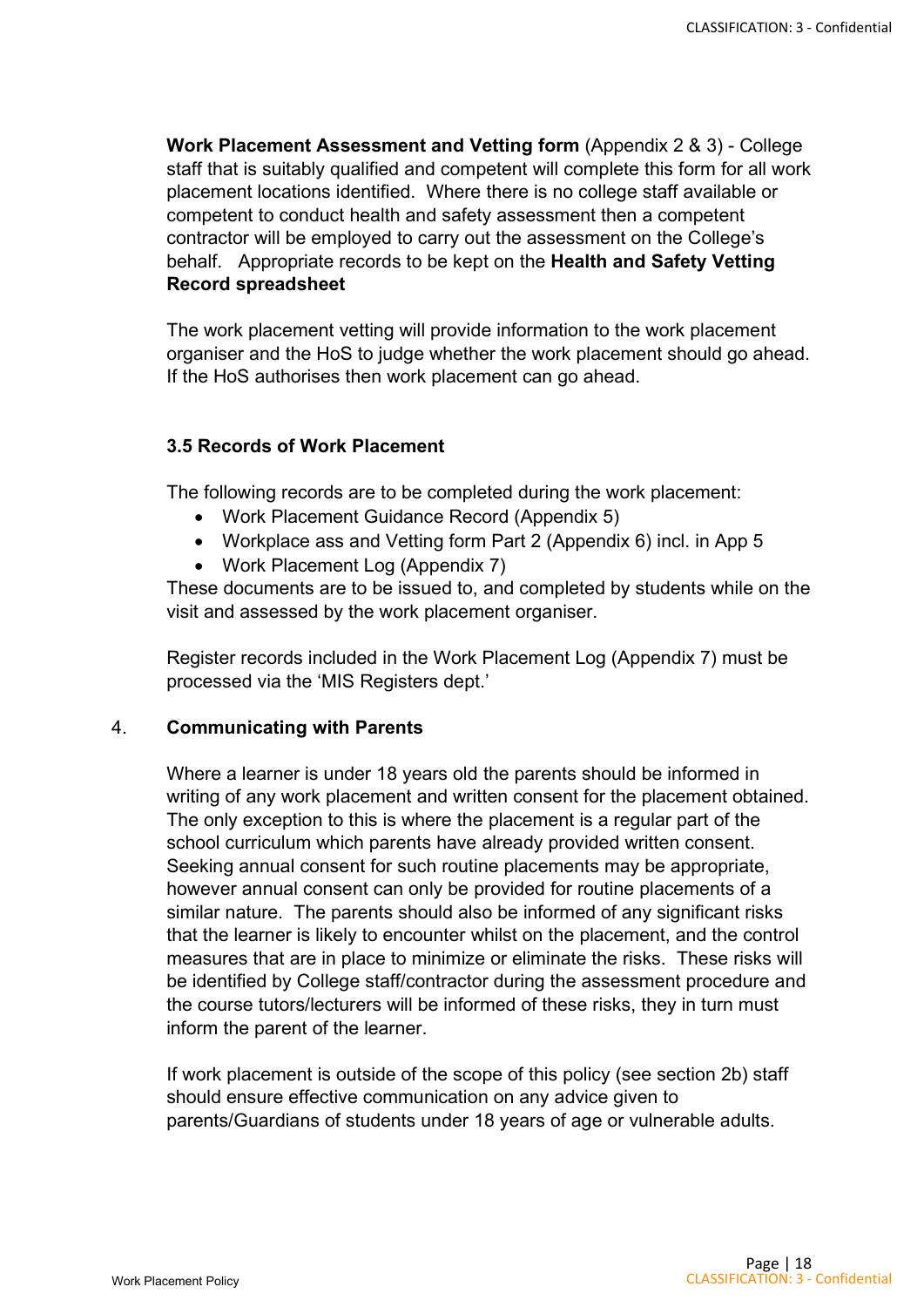# 5. **Placements Abroad and Out of the Area**

If work experience is to take place outside of the UK, it would be advisable to restrict it to students over the age of 16.

The course tutor/lecturer will play a significant role in ensuring the health, safety and welfare of learners on placement in these areas. The employer assessment will obviously need to be carried out via, telephone, fax, e-mail or by post, and an element of experience will need to be used in making a judgement as to the safety of learners being placed. The factors to be considered in making these decisions will include:

- a. the placement provider's reputation and past history of placements.
- b. the placement provider's response to questions regarding safety, both oral and written.
- c. the systems in place for the welfare of the learner, such as travel arrangements, accommodation, and supervision.

This list is not exhaustive and other factors may be taken into account.

#### **Important points to note:**

- Students will be subject to the health and safety regulations of the country in question; find out in advance what rules apply;
- There may be differences in insurance requirements;
- Possible language difficulties and associated risks;
- Assessment of risks involved in travel including health and vaccination requirements;
- Provision of contacts if the students have problems or worries, and who to contact in an emergency;
- The additional preparation required, so students know what to expect and what is required of them.

#### 6. **Staff Work Placements**

Where Staff are to undertake work placement/experience as part of professional development the HoS must be informed in writing. Staff should provide details of the placement on the Learner/College Work Placement Agreement form (See Appendix 4). This form should be submitted to the HoS one month prior to the placement start date. The HoS (with assistance from the Health and Safety Manager where required) will establish the level of assessment required taking into account the experience of staff and a decision will be made as to whether the placement should proceed.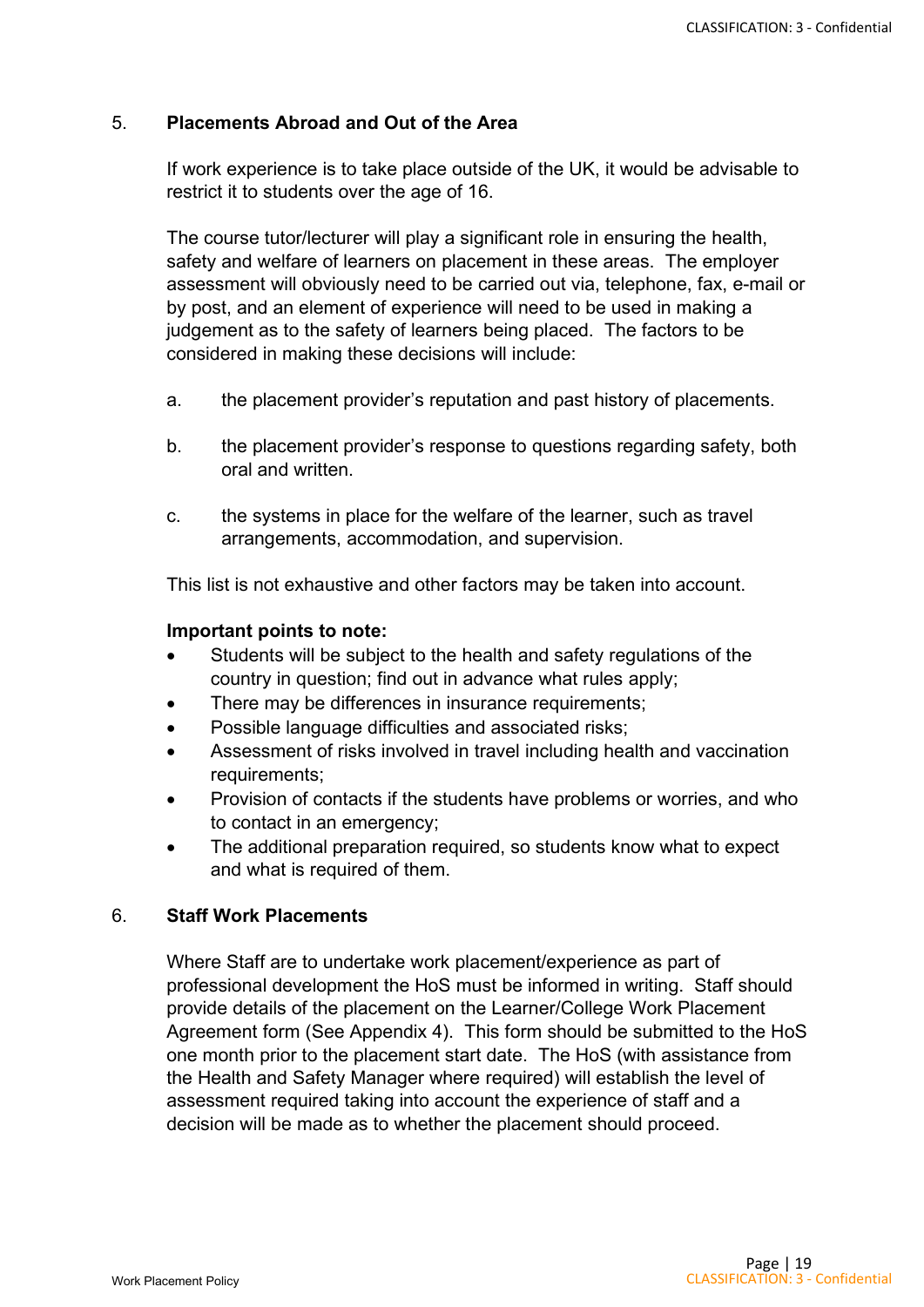# 7. **Child Protection**

The College policy regarding child protection on Work Placement is in line with the Department for Education Keeping Children Safe in Education 2020.

#### **Adults who supervise children on work experience**

Schools and colleges organising work experience placements should ensure that policies and procedures are in place to protect children from harm.

Barred list checks by the DBS might be required on some people who supervise a child under the age of 16 on a work experience placement. The school or college should consider the specific circumstances of the work experience. Consideration must be given in particular the nature of the supervision and the frequency of the activity being supervised, to determine what, if any, checks are necessary. These considerations would include whether the person providing the teaching/training/instruction/supervision to the child will be:

- unsupervised themselves; and
- providing the teaching/training/instruction frequently (more than three days in a 30 day period, or overnight).

If the person working with the child is unsupervised and the same person is in frequent contact with the child, the work is likely to be regulated activity. If so, the school or college could ask the employer providing the work experience to ensure that the person providing the instruction or training is not a barred person.

Schools and colleges are not able to request an enhanced DBS check with barred list information for staff supervising children aged 16 to 17 on work experience.

If the activity undertaken by the child on work experience takes place in a 'specified place' such as a school or college, and gives the opportunity for contact with children, this may itself be considered to be regulated activity. In these cases and where the child is 16 years of age or over, the work experience provider should consider whether a DBS enhanced check should be requested for the child/young person in question. DBS checks cannot be requested for children/young people under the age of 16.

NOTE: If staff are uncertain as to the rules please contact HR or the Health and Safety Manager.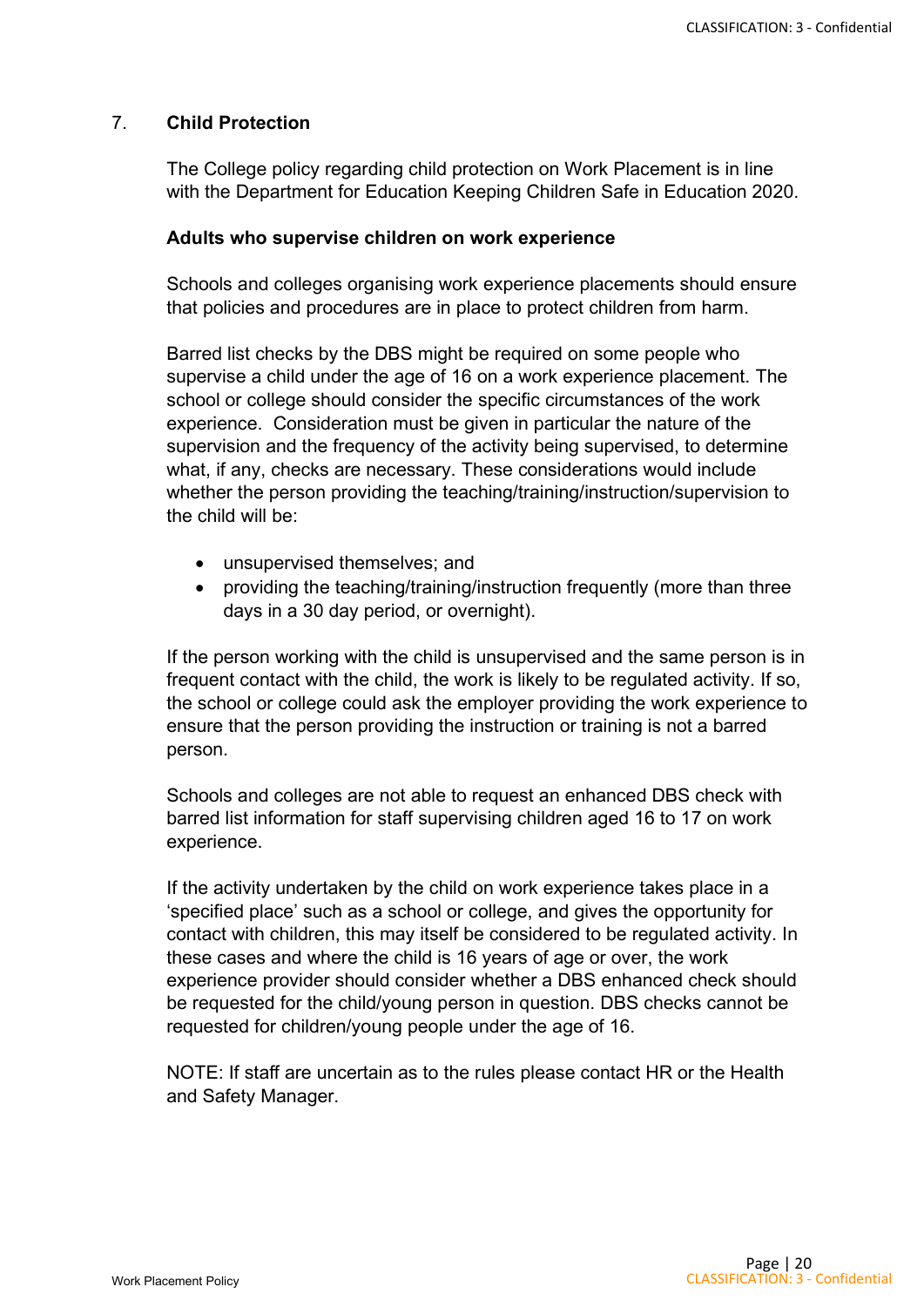#### **a. Home Placements**

Home Placements may be organised by Health and Care and Early Years and involve placing students in private residences to care for a child, undertaking the role of a Nanny or Nursery Nurse. It is essential that in these circumstances the placement provider (parents) have DBS clearance. Without this clearance the placement **MUST NOT** proceed.

# **b. One to One Placements**

These placements are organised by various departments and involve placing students with a Sole Trader e.g. self-employed Graphic Designer or Plumber. It is essential that in these circumstances the placement provider (Sole Trader) has DBS clearance. Without this clearance the placement **MUST NOT** proceed.

#### **c. Residential Placements**

It is essential that any organisations taking part in a Residential Placement have a nominated person who is responsible for care of the students whilst on placement. This person must have DBS clearance. Without this clearance the placement **MUST NOT** proceed.

## **d. Others**

In larger organisations providing work placement it may also be appropriate to check the DBS clearance where there is an identified individual where "their normal duties will include regularly caring for, training, supervising or being in sole charge of a child. Normal duties will generally mean that the function is written down in the job description."

Where there is an identified requirement for any placement provider to have DBS clearance as outlined above and this is not available it is College Policy that the placement **MUST NOT** proceed.

# 8. **Prohibitions and Limitations**/ **Restrictions on Work**

Where students are to be placed in High Risk industries/organisations it is recommended that advice is sought from the Health and Safety Manager before agreement is made and authorisation given. In particular where industry-specific prohibitions or limitations may arise such as in:-

- **[Agriculture](http://www.hse.gov.uk/youngpeople/law/prohibitions/puwer.htm)**
- On board ships
- Construction
- Mechanical lifting operations (including lift trucks)
- [Carriage of dangerous explosives and goods](http://www.hse.gov.uk/youngpeople/law/prohibitions/cdg.htm)
- [Shipbuilding and Ship-repairing Regulations](http://www.hse.gov.uk/youngpeople/law/prohibitions/ship.htm)
- [Provision and use of work equipment:](http://www.stc.ac.uk/) [Power presses,](http://www.hse.gov.uk/youngpeople/law/prohibitions/presses.htm) heavy machinery, [Woodworking machines](http://www.hse.gov.uk/youngpeople/law/prohibitions/woodworking.htm) etc.